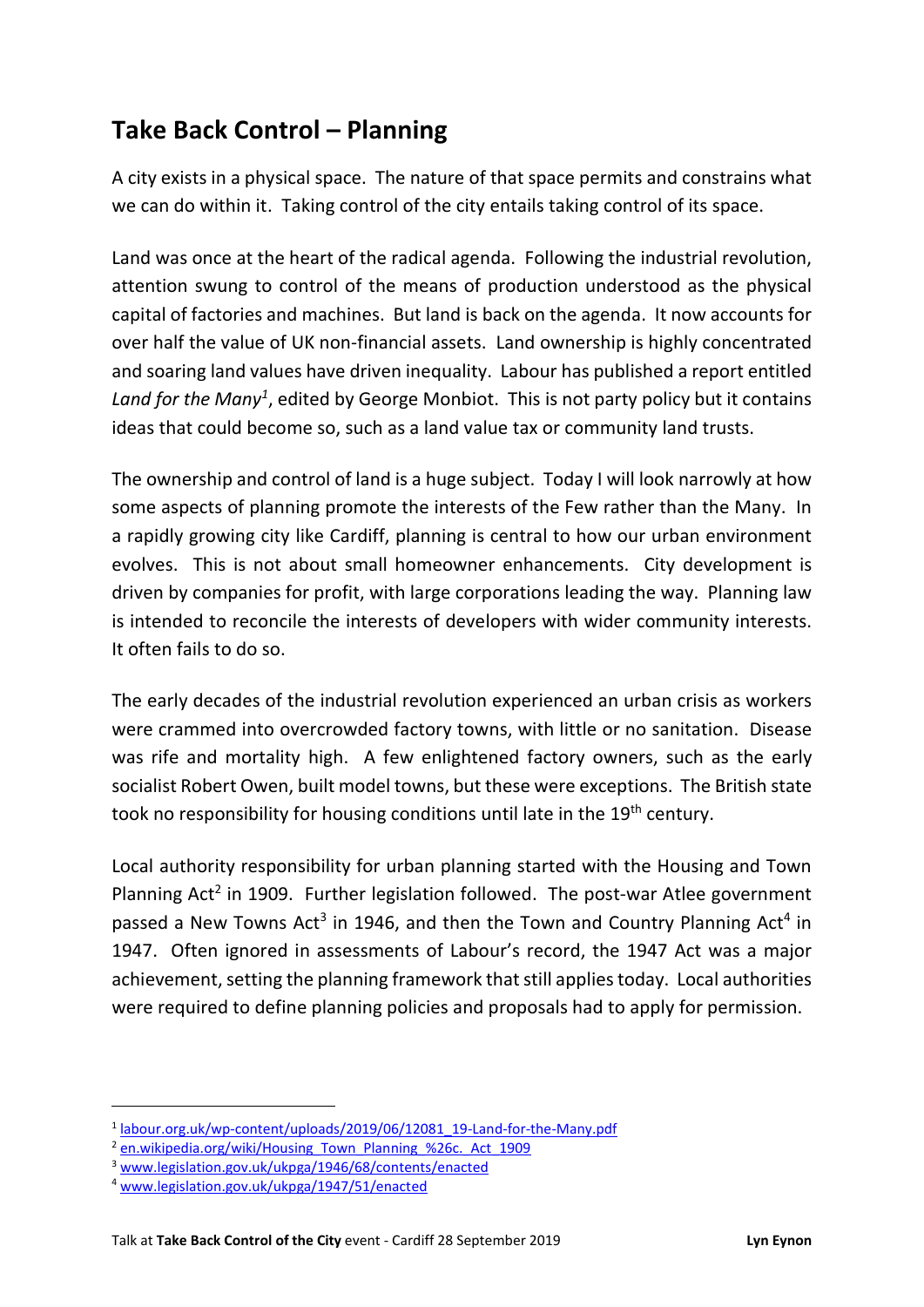The 1947 Act went further. It not only regulated the right to develop land but sought to nationalise it. Section 69 stated that a development charge should be paid before any operations started, with section 70 specifying that the Central Land Board should consider the increase in land value resulting from planning permission. There are caveats but the principle is clear. Planning permission is a public good, the value created by which should go to the community, not to the landowner. The Conservative government abolished development charges in 1953 and the Central Land Board the following year<sup>5</sup>, re-privatising the gains from planning permission, which in prime locations can increase the value of land a hundred-fold or more. No government has restored these charges.

Section 106 of the Town and Country Planning Act 1990<sup>6</sup> empowers local planning authorities to impose planning obligations on a developer as a condition of granting permission. These may be specific site requirements or a cash sum payable to the authority, enabling it to carry out work mitigating the impact of the development, such as roadworks for access or extra school places.

Of particular interest is the use of s106 to oblige developers to include, or contribute towards, affordable housing. What is defined as "affordable" is often beyond the reach of many but even this commitment is still being dodged. Some developments are excluded, even when planning law allows this. Cardiff does not ask for affordable housing payments on Purpose-built Student Accommodation, although Oxford does. Developers usually oppose on-site provision but when Council asks for a commuted payment instead, this is rarely obtained.

Taking the UK government definition of affordability as a reduction of at least 20% on market prices, plus the Cardiff Local Development Plan (or LDP)<sup>7</sup> obligation that residential developments should include 20% affordable homes on brownfield sites or 30% on greenfield, this contribution should be 4-6% of the value of a development, plus that implied by other obligations. Instead, we see an "s106 dance", whereby an application is sent around departments, who each dutifully calculate a contribution, the total is added and presented to the developer, who then claims it will make the proposal unviable, the District Valuer agrees, the Planning Officer recommends zero or token payment, and the Planning Committee meekly accepts that.

<sup>5</sup> www.legislation.gov.uk/ukpga/Eliz2/2-3/72/contents

<sup>6</sup> www.legislation.gov.uk/ukpga/1990/8/contents

<sup>7</sup> www.cardiff.gov.uk/ENG/resident/Planning/Local-Development-Plan/Pages/default.aspx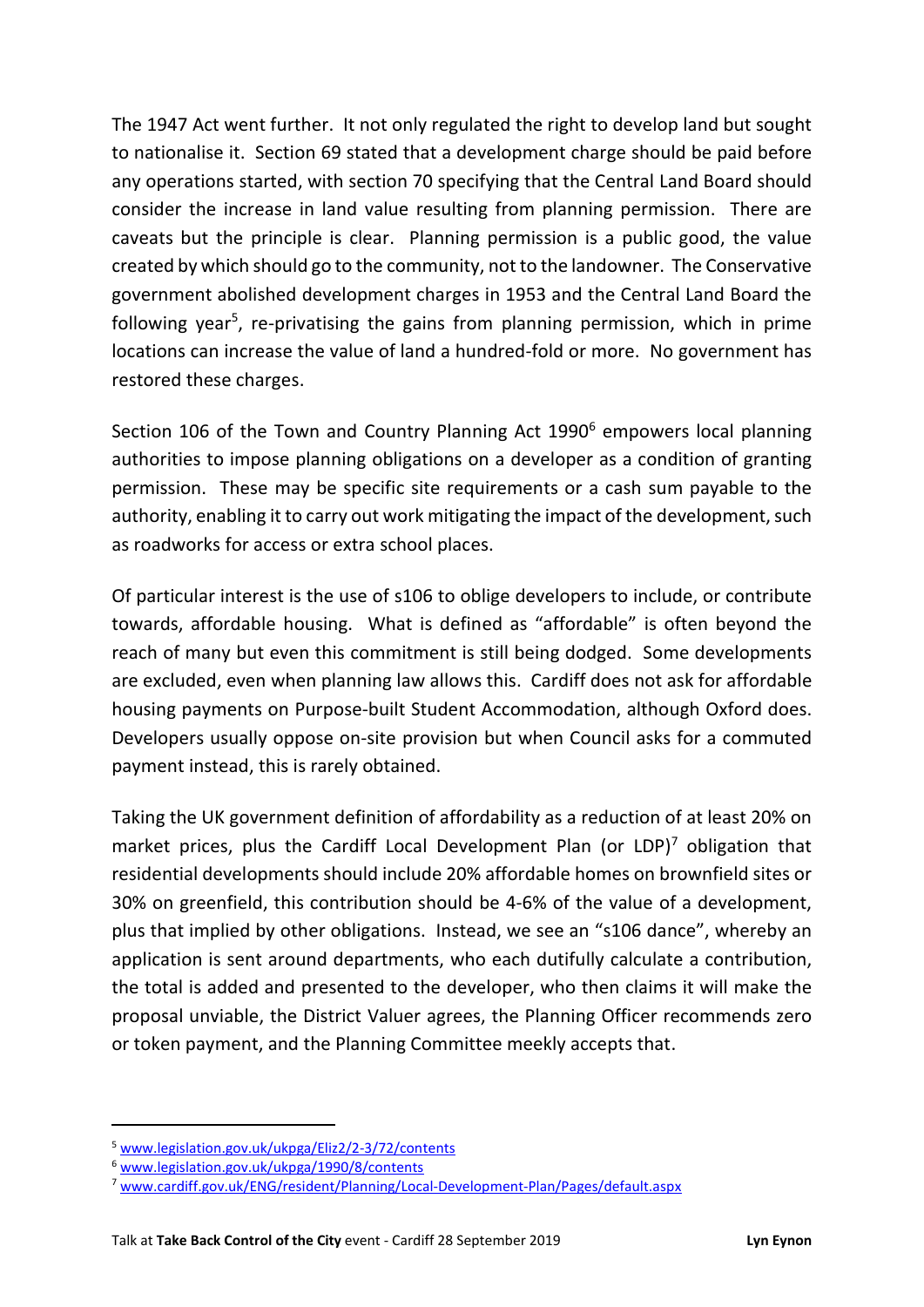*Wales Online*<sup>8</sup> has calculated that across 25 sizeable Cardiff proposals, initial s106 calculations totalling £21m shrunk to just £3.75 by the time permission was granted. As an example<sup>9</sup>, the s106 due on a scheme for 206 private flats on Dumballs Road was calculated as £3.56m but the developer claimed any payment would make it unviable, before offering £396k as a sweetener for the Committee, which then approved it in June 2018. Affordable housing is the main loser in these cases.

Once viability is considered, then s106 contributions can be squeezed out by inflated land values, a cost to the developer that reduces the anticipated margin out of which these payments could be made. Worse, as Shelter<sup>10</sup> has shown, repeatedly allowing s106 payments to be negotiated down itself stimulates the rise in the price of land by making it more valuable to developers, who are then willing to pay extra for it. Big landowners gain at the expense of those who need homes.

A local authority can impose a Community Infrastructure Levy (CIL), although in Cardiff this is stuck between Council and Welsh Government. A CIL has the advantage of being a fixed percentage not subject to negotiation. It could apply to all developments, including student housing, where delays to CIL have cost Cardiff Council several million pounds. A CIL could also support city-wide initiatives, such as grassroots culture. But it would not solve everything. S106 would still be needed for local impacts, such as parks. A CIL cannot contribute towards affordable homes, so s106 viability would still be in dispute.

In any case, we need to ask why Cardiff Council is reluctant to impose payments on developers. We do not need lazy assumptions about "backhanders". Nor does the Planning Committee have to accept an Officer recommendation at the risk of judicial review. The Committee must give reasons for decisions but an LDP can provide that. Welsh Government's Planning Policy Wales<sup>11</sup> says applications which comply with an up-to-date plan should be assumed to be viable. Cardiff's LDP says affordable housing is necessary; it should not be treated as optional.

Exceptional site circumstances can justify viability assessment, but in Cardiff this has become standard practice to avoid LDP obligations. Nor are negotiations open book, although Welsh Government expects this. Large developments often need the active participation of Council or Government, who may themselves own some of the land

<sup>8</sup> www.walesonline.co.uk/news/local-news/cardiffs-missing-millions-developers-asked-16745257

<sup>9</sup> planningonline.cardiff.gov.uk/online-applications/applicationDetails.do 17/02404/MJR

 $10$  england.shelter.org.uk/data/assets/pdf\_file/0010/1434439/2017.11.01\_Slipping\_through\_the\_loophole.pdf

<sup>11</sup> gov.wales/planning-policy-wales para 4.2.21